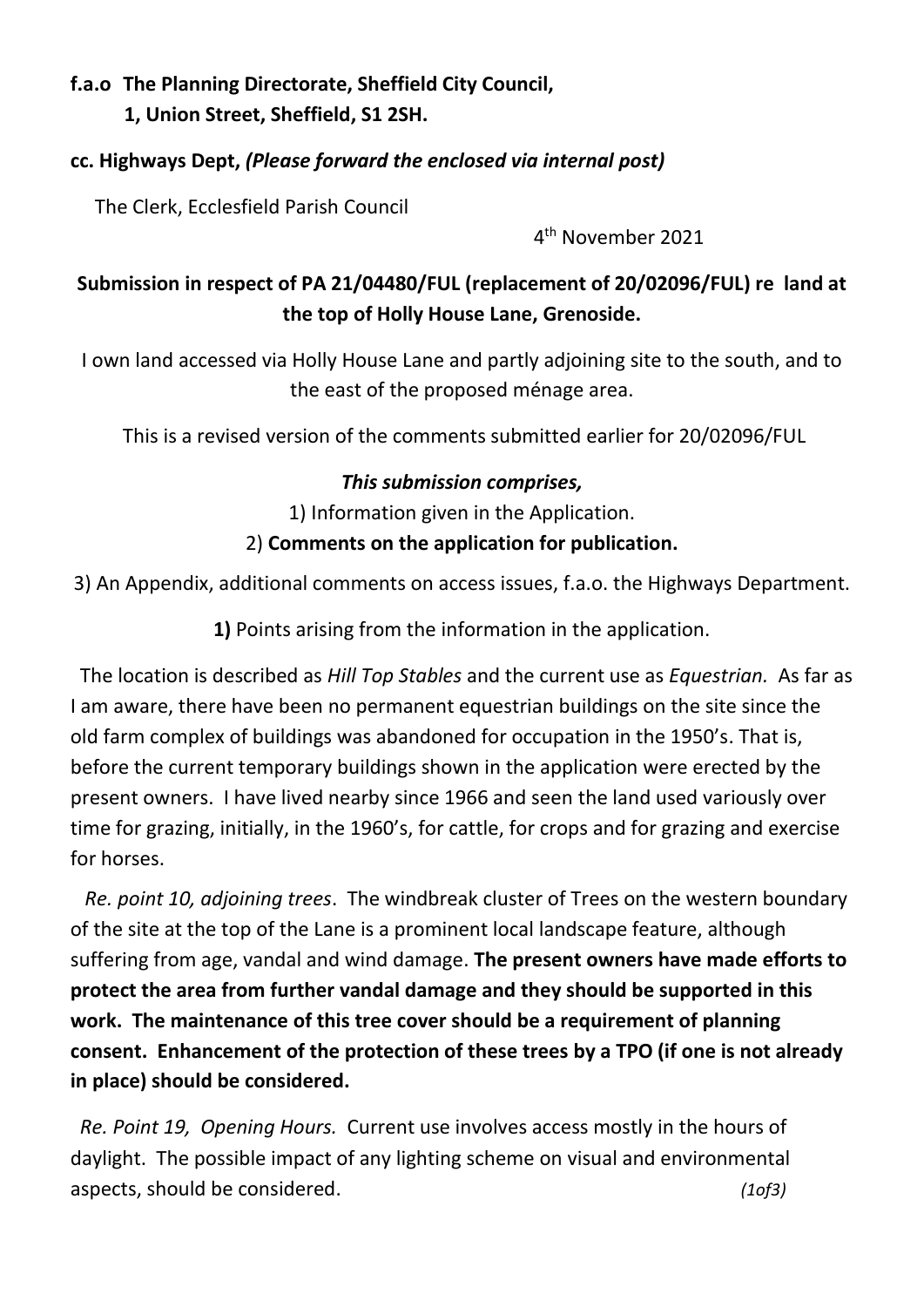*Re. Point 22,* The site is visible from both Holly House Lane and the ridge footpath linking Lane Head with Prior Royd. Both are very popular walking routes and use has increased significantly in the last 12 months.

## **2) Comments on the Application for Publication**

 As a near neighbour sharing a common boundary, I have been kept informed of the work carried out and the intentions for the future use of what is recognised as a prominent part of the Grenoside Landscape, visible to the many walkers using the boundary rights of way to the north and west.

**I support the proposal to use the site for** *private* **equestrian use,** with a limited number of horses (6 has been mentioned), stabled in the retained temporary, and proposed buildings and with activities confined, as they are at present, to daylight hours, (subject to animal welfare and emergency considerations.)

On balance, **the work carried out so far by the applicant**, in terms of land clearance, the erection of temporary buildings and maintenance of boundaries, **has improved the appearance of the area.**

However**, I am opposed to the development of a** *commercial scale* **equestrian centre on the site** and would expect *any planning consent to prevent this***.** 

**The** *primary reason for this view is the limited access to the site.*All horse and vehicle traffic to and from the site has to pass up and down Holly House Lane, which in turn runs into Topside.Topside is a curved lane with housing on all sides and is already congested. Even prior to the activity of the owners of the site, there have been incidents when access on Topside for emergency, refuse collection and normal traffic has been difficult.

*This is further compounded by the dangerous blind exits from Topside and Middle Lane on to Stephen Lane. There are difficulties created by the 'pinch' with narrow pavements, combined with the speed of vehicles coming down –hill and often ignoring the give way line above Topside.*

A further concern is **the impact of any further increase in traffic on Holly House Lane itself.** Already a very popular leisure route, there has also been a marked increased in use by families over the 'COVID' period. This seems unlikely to decline as more people have 'discovered' the role of the Lane in the footpath network. **The appropriate Public Rights of Way contacts should be consulted.** Doubtless the current issues of surface and verge maintenance will be improved from their present state when the Council enters the 'post COVID' era. *(2of3)* (2of3)